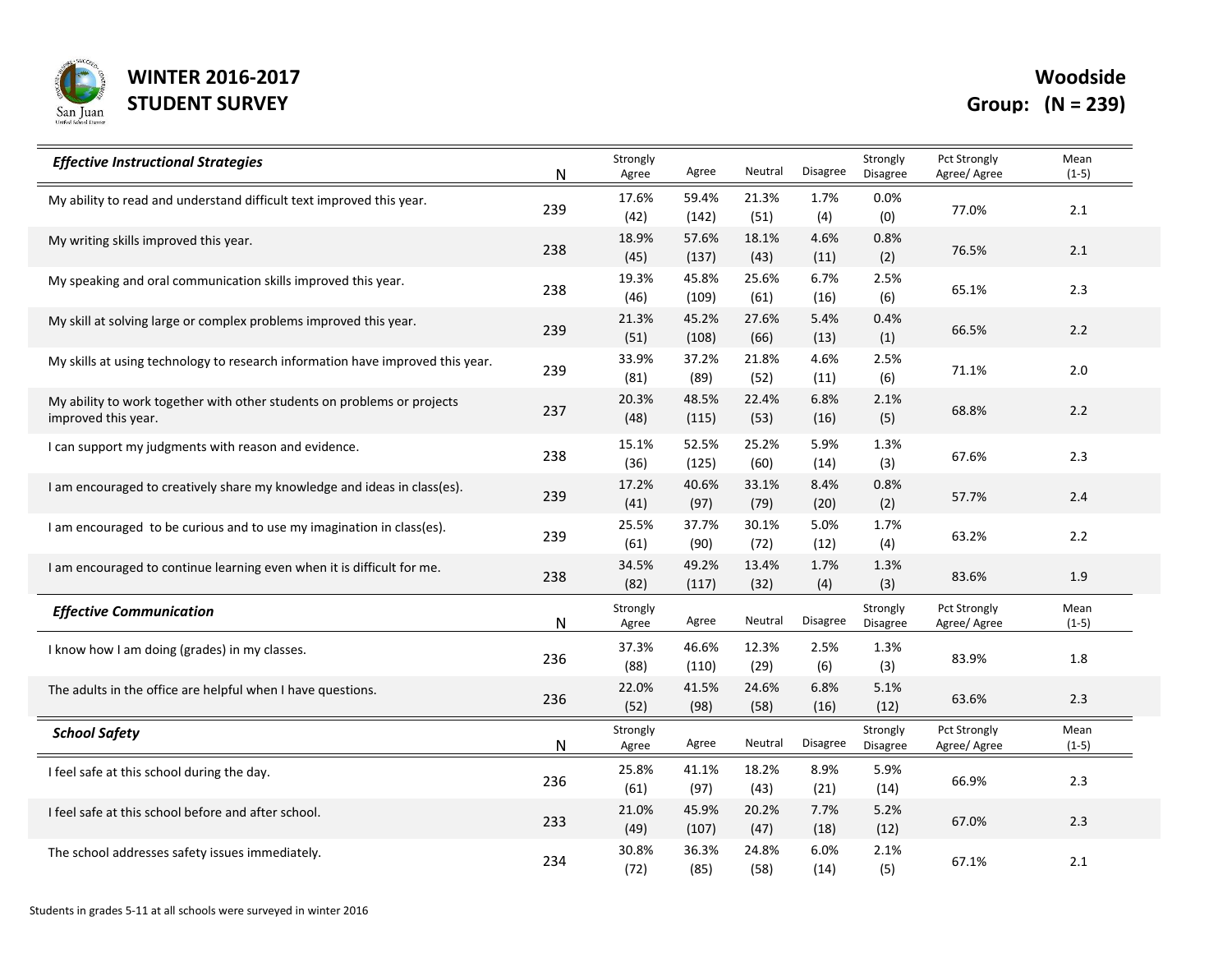

Woodside

| <b>Educational Experiences</b>                                                         | N   | Strongly<br>Agree | Agree          | Neutral       | <b>Disagree</b> | Strongly<br><b>Disagree</b> | <b>Pct Strongly</b><br>Agree/Agree | Mean<br>$(1-5)$ |
|----------------------------------------------------------------------------------------|-----|-------------------|----------------|---------------|-----------------|-----------------------------|------------------------------------|-----------------|
| I am prepared for the next step of my educational experience.                          | 237 | 28.7%<br>(68)     | 42.6%<br>(101) | 23.6%<br>(56) | 4.6%<br>(11)    | 0.4%<br>(1)                 | 71.3%                              | 2.1             |
| I am motivated and engaged in what I am learning.                                      | 238 | 16.8%<br>(40)     | 47.9%<br>(114) | 29.8%<br>(71) | 3.8%<br>(9)     | 1.7%<br>(4)                 | 64.7%                              | 2.3             |
| At this school, my talents, gifts and/or special needs are addressed.                  | 239 | 15.5%<br>(37)     | 33.5%<br>(80)  | 34.3%<br>(82) | 12.1%<br>(29)   | 4.6%<br>(11)                | 49.0%                              | 2.6             |
| This school provides quality classes/activities that meet my interests and<br>talents. | 237 | 21.1%<br>(50)     | 22.8%<br>(54)  | 25.7%<br>(61) | 15.2%<br>(36)   | 15.2%<br>(36)               | 43.9%                              | 2.8             |
| <b>School Community</b>                                                                | N   | Strongly<br>Agree | Agree          | Neutral       | Disagree        | Strongly<br><b>Disagree</b> | <b>Pct Strongly</b><br>Agree/Agree | Mean<br>$(1-5)$ |
| I feel like I am a part of the school community.                                       | 238 | 23.5%<br>(56)     | 36.6%<br>(87)  | 26.5%<br>(63) | 9.7%<br>(23)    | 3.8%<br>(9)                 | 60.1%                              | 2.3             |
| At this school, there is a teacher or other adult who belieives I will be a success.   | 237 | 50.2%<br>(119)    | 28.3%<br>(67)  | 14.8%<br>(35) | 3.8%<br>(9)     | 3.0%<br>(7)                 | 78.5%                              | 1.8             |
| The school encourages positive behavior from all students.                             | 235 | 35.3%<br>(83)     | 41.3%<br>(97)  | 14.9%<br>(35) | 5.1%<br>(12)    | 3.4%<br>(8)                 | 76.6%                              | 2.0             |
| The adults at my school respect cultural, ethnic and gender differences.               | 236 | 30.1%<br>(71)     | 42.4%<br>(100) | 21.2%<br>(50) | 4.7%<br>(11)    | 1.7%<br>(4)                 | 72.5%                              | 2.1             |
| My school is positive, nurturing and caring.                                           | 237 | 17.3%<br>(41)     | 42.2%<br>(100) | 27.4%<br>(65) | 8.4%<br>(20)    | 4.6%<br>(11)                | 59.5%                              | 2.4             |
| The school listens to student input on important decisions.                            | 235 | 15.7%<br>(37)     | 37.9%<br>(89)  | 30.6%<br>(72) | 10.6%<br>(25)   | 5.1%<br>(12)                | 53.6%                              | 2.5             |

19.2%

I have set a learning goal(s) with teacher(s) or a counselor.................... 84.0%

I have a job or career I am interested in.............. 83.4%

Next year, I plan on taking some honors courses................... 43.6%

| Which of the following are a part of your plans                                                    | 2/4 year college/university 65.7% |      |
|----------------------------------------------------------------------------------------------------|-----------------------------------|------|
| beyond high school? (percent is of all responses -<br>students may have made more than one choice) | Trade or technical school         | 9.2% |
|                                                                                                    |                                   |      |
|                                                                                                    | None of these                     | 9.2% |

I haven't decided..........